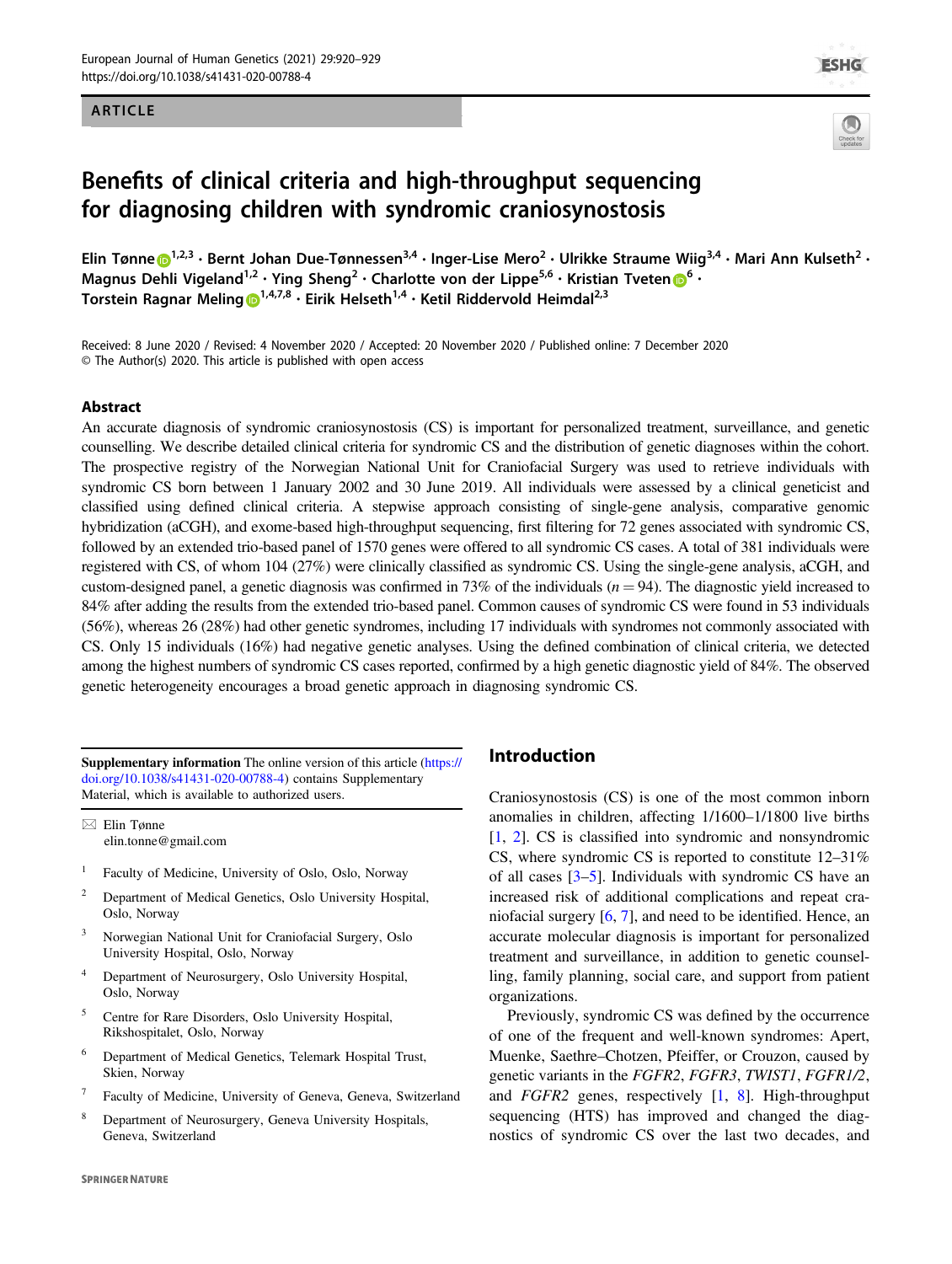<span id="page-1-0"></span>genetic variants in at least 80 genes are known to cause syndromic CS [[9,](#page-8-0) [10\]](#page-8-0).

There is no clear consensus regarding the definition of syndromic CS. Some studies limit their cohort to a defined selection of verified genetic diagnoses [\[11](#page-8-0), [12](#page-8-0)], whereas others limit their cohort to affected sutures only, as complex or coronal synostoses are more commonly associated with syndromic CS [\[12](#page-8-0), [13](#page-8-0)], or use a combination of clinical criteria [\[5](#page-8-0), [14](#page-8-0)]. A recent population-based epidemiological study from our group demonstrated a high proportion of syndromic cases of 27% defined by clinical criteria and a genetic detection rate of 75% after testing with array comparative genomic hybridization (aCGH) and exome-based HTS, filtering for 72 genes associated with syndromic CS [\[2](#page-8-0)]. We detected many midline synostoses in individuals with syndromic CS, in particular in individuals with rare genetic syndromes [\[2](#page-8-0)], suggesting that an affected suture alone does not provide sufficient evidence to determine whether an individual has syndromic or nonsyndromic CS. We hypothesized that a broader approach to genetic testing would further increase the diagnostic yield.

In this study, all individuals with syndromic CS born between 1 January 2002 and 30 June 2019, selected by clinical criteria, and registered in the registry of the Norwegian National Unit for Craniofacial Surgery were included. Supplemental genetic diagnostics of HTS filtering for a panel of 1570 genes informed by the Deciphering Developmental Delay study (DDG2P) were offered for negative cases. We present a large variety of genetic syndromes and aim to propose a strategy for clinical classification and genetic testing of individuals with syndromic CS.

### Materials and methods

The study was approved by the Norwegian Regional Committees for Medical and Health Research Ethics (REK\_2018/ 797) and by Oslo University Hospital (permit number P360:18/05374). Informed consent was obtained from all individuals that participated in the study. Since 2001, all individuals in Norway with suspected CS have been referred to the Norwegian National Unit for Craniofacial Surgery at Oslo University Hospital for diagnostics, treatment, and follow-up [[2\]](#page-8-0). Individuals suspected of having syndromic CS are seen regularly by the unit's multidisciplinary team, including a clinical geneticist. The unit's registry is prospective and includes all consenting individuals diagnosed with CS (85%) [\[2\]](#page-8-0). Individuals with CS born between 1 January 2002 and 30 June 2019 and registered by 23 October 2019 were included in the study ( $n = 381$ ). The database was updated January 2020 to include the latest genetic results. Syndromic CS was defined by a combination of clinical criteria, formulated by the authors, with one major criterion or two or more minor criteria; details are presented in Fig. 1. All individuals were classified by the same two clinical geneticists prior to inclusion (ET and KRH).The genetic analyses were offered stepwise. Individuals suspected of having one of the common and well-described CS syndromes were initially tested by single-gene analysis of FGFR2, FGFR3, TWIST1 or EFNB1. If the results came back negative, aCGH was performed. When the clinical presentation did not resemble one of the common CS syndromes, aCGH was offered initially. From 2016, exome-based HTS filtering for a custom-designed panel of 72 genes associated with syndromic CS (Supplemental Table 1) was performed if the result of the aCGH came back negative. If this did not result in a genetic diagnosis the extended trio-based HTS panel of 1570 genes was offered. A few individuals  $(n = 6)$  were diagnosed prior to assessment by the unit's team. Their findings are presented in the results section under the diagnostic tool in which they would have been found in the stepwise approach (Tables [2](#page-3-0)–[4\)](#page-6-0). Ten individuals were excluded from the calculations of diagnostic yield, because they did not want genetic testing  $(n = 4)$ , and were analysed with aCGH only  $(n = 5)$  or with single gene and aCGH only  $(n = 1)$ . Individuals analysed with aCGH and HTS filtering for the customdesigned panel only  $(n = 3)$  were included in the calculations. All individuals with nonsyndromic CS of the coronal suture (s), or with an affected first-degree relative, were offered the custom-designed HTS panel due to the risk of having a monogenetic cause (e.g., *TCF12*). As genetic causes of nonsyndromic CS is not the scope of this study, these results are not included. Blood samples were obtained from all patients, followed by DNA extraction with QiaSymphony DSP DNA Mini Kit (Qiagen, Cologne, Germany). For Sanger sequencing of FGFR2, FGFR3, TWIST1, and EFNB1, primers were designed using primer3 software, sequencing was done on an ABI 3730 sequencer (Applied Biosystems, Life



Fig. 1 Flow chart showing clinical criteria and genetic analysis of syndromic CS. Minor criteria are presented in the dark blue panel and major criteria in the red panels. Syndromic CS is defined by the addition of two or more minor criteria or one major criterion.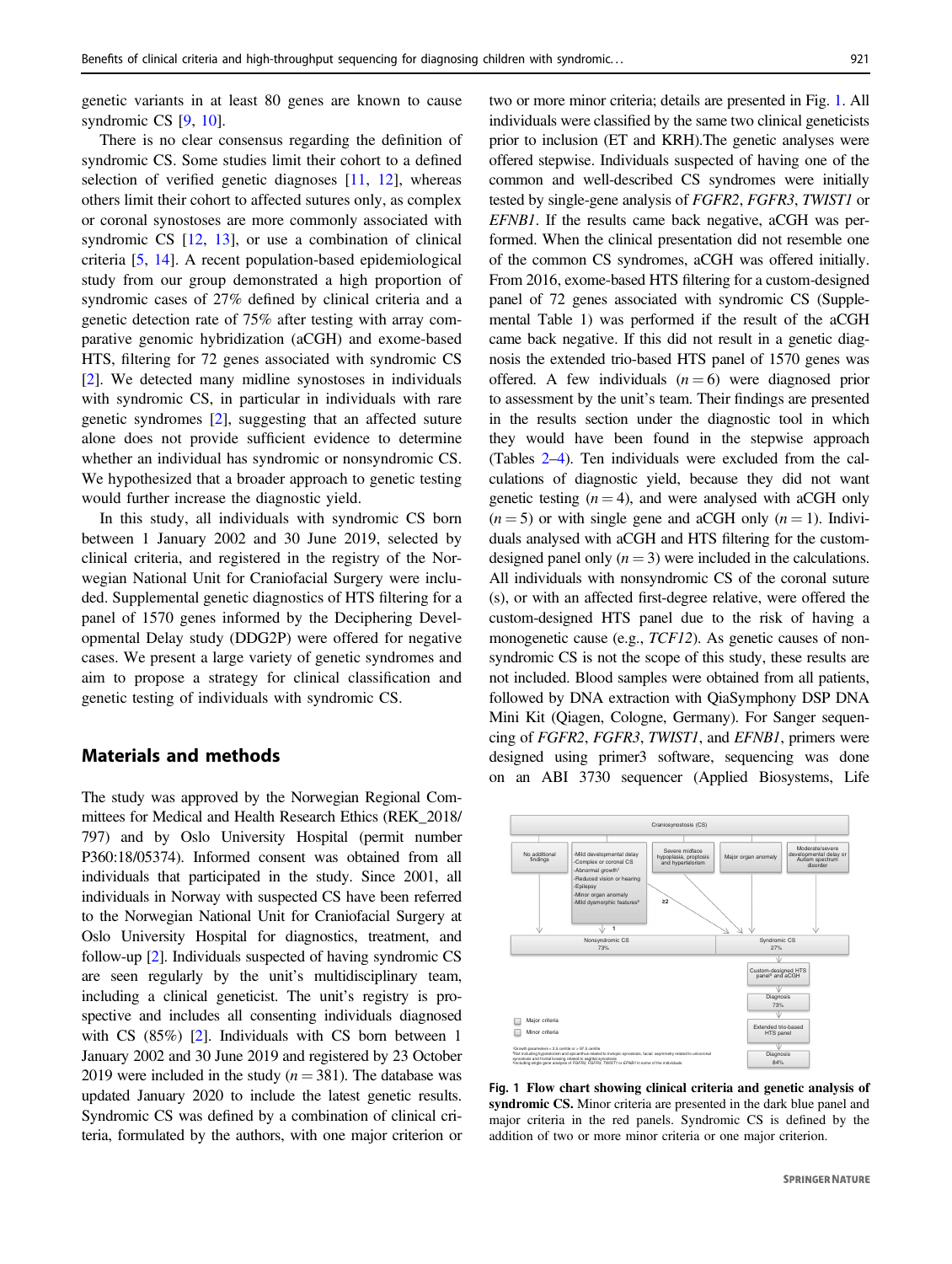<span id="page-2-0"></span>Table 1 Genetically confirmed diagnoses by single-gene analysis (Sanger sequencing).

| Syndrome                                     | Gene          | Cases | Male/<br>female | Suture <sup>a</sup>    | Familial <sup>b</sup> |
|----------------------------------------------|---------------|-------|-----------------|------------------------|-----------------------|
| Apert                                        | <i>FGFR2</i>  | - 15  | 6/9             | BC, LCS, MS            | $\overline{0}$        |
| Muenke                                       | FGFR3         | 14    | 7/7             | BC, RC                 | $8(6 \text{ index})$  |
| Saethre–Chotzen                              | <i>TWIST1</i> | - 8   | 4/4             | BC, LC, RC,            | $6(4$ index)          |
| Crouzon/Pfeiffer/Beare–Stevenson<br>syndrome | <i>FGFR2</i>  | - 5   | 2/3             | BC, BL,<br>BCBL, P. S. |                       |
| Crouzon with acanthosis nigricans            | <i>FGFR3</i>  | - 3   | 1/2             | BCS, P                 | $\overline{0}$        |
| Craniofrontonasal dysplasia                  | <i>EFNB1</i>  | 2     | 0/2             | BC, RC                 | $\overline{0}$        |

BC bicoronal, BCBL bicoronal and bilambdoid, BCS bicoronal and sagittal, BL bilambdoid, LC left coronal, LCS left coronal and sagittal, MS metopic and sagittal, P pancynostosis, RC right coronal, S sagittal. <sup>a</sup>Affected suture: BC, BCBL, BL, BCS, LC, LCS, MS, P, RC, S.

0

Confirmed diagnoses in absolute numbers

Confir

unbers. bsolute  $\frac{9}{9}$ 

Single gene analysis\*

\* *FGFR2, FGFR3*, *TWIST1, EFNB1*

Custom-design HTS panel

<sup>b</sup>Individuals with an affected first- or second-degree relative.

Technologies, CA, USA), and sequence data were analysed using SeqScape v2.7 (Life Technologies, CA, USA). For MLPA of TWIST1, the Salsa MLPA Probemix P054 (MRC Holland) was used. Array CGH was performed using Agilent 180 K SurePrint G3 Human CGH (Agilent Technologies, Santa Clara, CA, USA) according to the manufacturer's recommendations. Data were processed with Feature Extraction and DNA Analytics (Agilent Technologies). Exomebased HTS was performed by using Agilent SureSelect<sup>XT</sup> Target Enrichment 50 Mb Kit (Agilent Technologies, Santa Clara, CA, USA) for library preparation and Illumina HiSeq 2500 in high‐output run mode. Bioinformatic handling of the sequencing data followed the practice from Genome Analysis Tool Kit for exome sequencing [[15\]](#page-8-0). Raw reads were mapped to the reference sequence (GRCh37/hg19). Joint variant calling was performed within each trio. Variant annotation was done by Annovar [[16](#page-8-0)]. Downstream filtering and analysis were done with Filtus [[17](#page-8-0)] on the variants within coding regions and intron/exon boundaries of the custom-designed panel or the extended trio-based panel of 1570 genes. The extended trio-based panel was informed by the Deciphering Developmental Disorders study (DDG2P) [[18](#page-9-0)] and was the largest panel available at our laboratory. We selected variants with allele frequency of less than 0.5% (for genes inherited as autosomal dominant) or less than 1% (for other inheritance patterns), as reported in gnomAD [\[19\]](#page-9-0). Variants were classified according to the guidelines by the American College of Medical Genetics and Genomics [\[20\]](#page-9-0), and only class 4 (likely pathogenic) and class 5 (pathogenic) variants were included in the results. All variants were submitted to ClinVar (SCV001437545–SCV001437592).

# Results

In total, 381 individuals were registered with CS, of which 104 (27%) were clinically classified as syndromic based on the criteria presented in Fig. [1](#page-1-0). A total of 94 individuals



Array CGH Extended triobased HTS panel

Negative analysis

Fig. 2 Confirmed genetic diagnoses by method. The distribution of confirmed diagnoses is given in absolute numbers.

with syndromic CS (90%) accepted the stepwise genetic testing presented in the method section. By single-gene analysis, aCGH and the custom-designed panel, a genetic diagnosis was confirmed in 69 individuals (73%; Figs. [1](#page-1-0) and 2). When including the results of the extended triobased HTS panel, the number of genetically confirmed diagnoses increased to 79 (84%; Figs. [1](#page-1-0) and 2, Supplemental Table 2). When excluding the CS syndromes caused by variants in the FGFR2, FGFR3, TWIST1, or EFNB1 gene, a genetic cause was confirmed in 26 individuals (28%), partitioned into 23 different genetic or chromosomal causes, 16 of these not commonly associated with CS (Tables 1–[4\)](#page-6-0). Fifteen individuals (16%) had negative genetic test results (Fig. 2).

Fifty-three individuals (56%) had variants in one of the genes frequently associated with CS syndromes (FGFR2, FGFR3, TWIST1, and EFNB1). Of these, 47 individuals (89%) had a clinical phenotype in concordance with the genetic diagnosis and were diagnosed by single-gene analysis (Table 1).

Ten individuals (11%) had a de novo copy number variation associated with a known microdeletion or duplication syndrome (Fig. 2); seven of these are not commonly associated with CS (Table [2\)](#page-3-0). In addition, one case of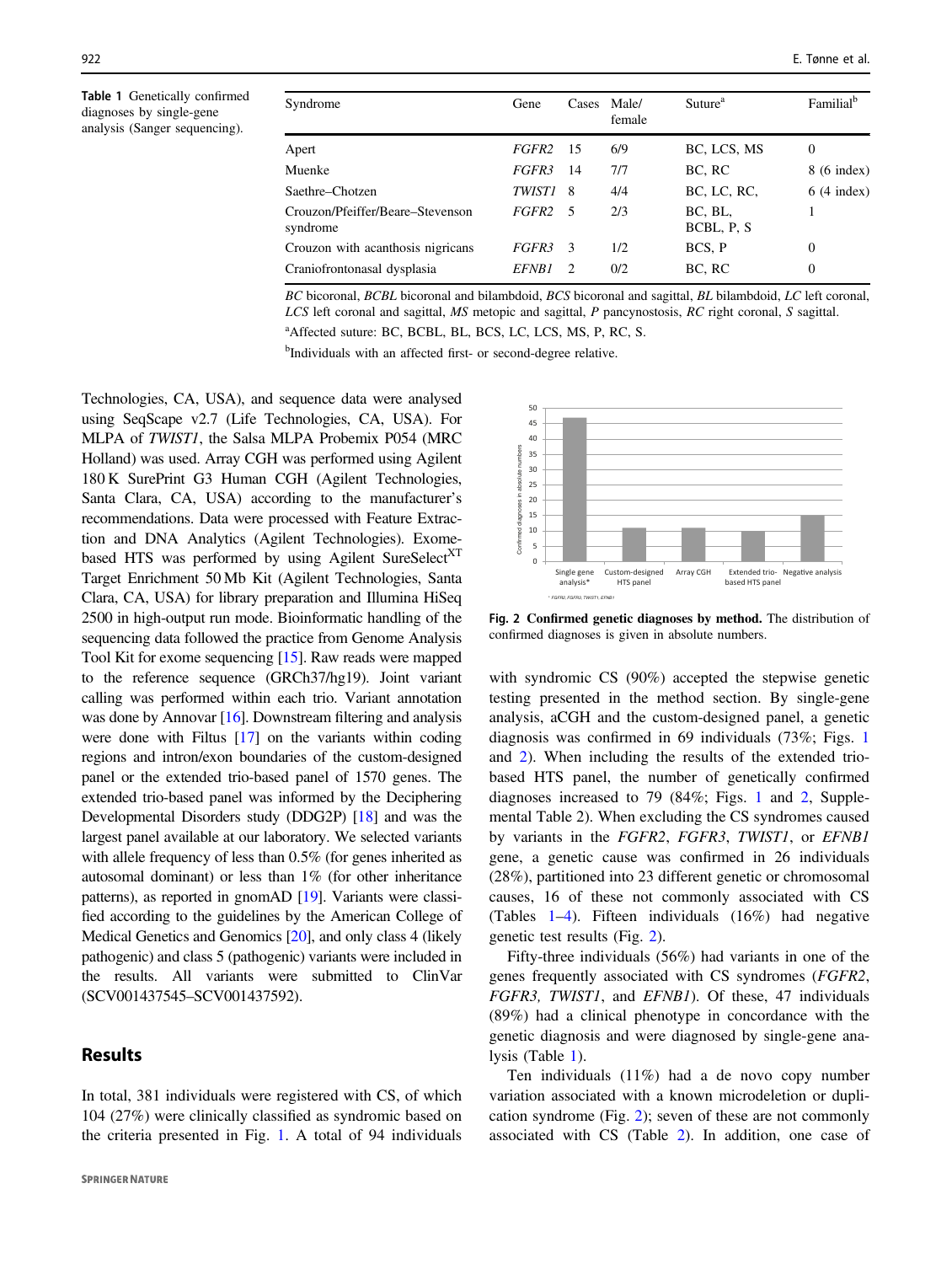<span id="page-3-0"></span>

|                                                          | Table 2 Chromosome aberrations in individuals with syndromic CS |                                                 |                  |                                              |                                                                   |                 |                      |                                                                                                                                                                                                                                                                     |
|----------------------------------------------------------|-----------------------------------------------------------------|-------------------------------------------------|------------------|----------------------------------------------|-------------------------------------------------------------------|-----------------|----------------------|---------------------------------------------------------------------------------------------------------------------------------------------------------------------------------------------------------------------------------------------------------------------|
|                                                          | Chromosome aberration <sup>a</sup>                              | Position <sup>b</sup>                           | Size (MB)        | Candidate gene                               | Diagnosis                                                         | female<br>Male/ | Suture <sup>c</sup>  | Clinical phenotype                                                                                                                                                                                                                                                  |
| commonly associated<br>aberrations not<br>Chromosome     | Del 17p13.3                                                     | g.84287_2468384del                              | 2.4              | <b>YWHAE</b><br>CRK                          | 17p13.3 Microdeletion<br>PAFAH1B1 deletion)<br>syndrome (without  | Σ               | $\mathbf{p}_i$       | Development delay, short stature,<br>hypotonia, reduced vision                                                                                                                                                                                                      |
| with CS                                                  | Del 1p32.3p31.3                                                 | g.53675707_66644963del                          | 13               | NFIA                                         | 1p32-p31 Deletion syndrome                                        | Σ               | Σ                    | polydactyly, inguinal hernia, short<br>stature, corpus callosum agenesis,<br>optic nerve hypoplasia, thoracic<br>microphthalmia, micrognathia,<br>Intrauterine growth restriction,<br>developmental delay, preaxial<br>hypoplasia, hearing loss,<br>dysplastic ears |
|                                                          | Dup 22q11.1q12.1                                                | g.16888899_26483608dup                          | 9.6              | No candidate gene                            | microduplication syndrome<br>Cat Eye syndrome and<br>22q11.1q12.1 | Σ               | Σ                    | Developmental delay, ASD, reduced<br>vision, torticollis, micrognathia,<br>hypotelorism, epicanthus                                                                                                                                                                 |
|                                                          | Del 1p22.1                                                      | g.92405898_94018197del                          | 1.6              | RPL5                                         | Diamond-Blackfan<br>anaemia, 6                                    | Σ               | S                    | Developmental delay, AVSD, severe<br>stature, long philtrum, thin upper lip,<br>feeding difficulties, anaemia, short<br>proximal thumb                                                                                                                              |
|                                                          | Del 2q37.1q37.3<br>Dup 11p15.5p15.4 mat                         | g.233110452_243028452del<br>g.210300_8664358dup | 8.5<br>$\approx$ | HDAC4                                        | 2q37 Deletion syndrome and<br>Silver-Russell syndrome             | $\mathbf{L}_i$  | RC                   | midface hypoplasia, epicanthus, died<br>distress, cardiomegaly, hypotonia,<br>Developmental delay, respiratory<br>at 12 months of age                                                                                                                               |
|                                                          | Del 2q24.2q31.3 <sup>d</sup>                                    | g.163078055_182119617del                        | $\overline{0}$   | No candidate gene                            | 2q24 Deletion syndrome                                            | Σ               | BL, LC, S            | Developmental delay, VSD, epilepsy,<br>proptosis, hypertelorism, died at<br>finger contractures, syndactyly,<br>12 months of age                                                                                                                                    |
|                                                          | Del 6q16.2q21                                                   | g.98949950_114533905del                         | $\tilde{=}$      | No candidate gene                            | 6q15-6q23 deletion syndrome                                       | р,              | Σ                    | Developmental delay, reduced<br>vision, respiratory distress                                                                                                                                                                                                        |
| aberrations commonly<br>associated with CS<br>Chromosome | Del 7p15.3p21.2                                                 | g.14470668_20385165del                          | $\circ$          | <b>TWIST1</b>                                | Saethre-Chotzen syndrome                                          | $\mathbf{L}$    | $\overline{C}$       | small rounded ears, brachydactyly,<br>asymmetry, low frontal hairline,<br>Normal development, facial<br>scoliosis, father mosaic                                                                                                                                    |
|                                                          | Del 9pterp22.2                                                  | 3357del<br>g.204193_18073                       | 17.8             | <b>FREM1</b>                                 | 9p Deletion syndrome                                              | $\mathbb{L}$    | Z                    | Developmental delay, epilepsy,<br>omphalocele, reduced vision                                                                                                                                                                                                       |
|                                                          | Del 9p23p22.1                                                   | g.13638428_17121764del                          | 3.5              | <b>FREM1</b>                                 | 9p Deletion syndrome                                              | Σ               | $\sum_{i=1}^{n} a_i$ | Developmental delay, reduced vision                                                                                                                                                                                                                                 |
|                                                          | Dup 5q35.1q35.3 <sup>d</sup>                                    | g.170805664_180719789dup                        | $\overline{a}$   | MSX2<br>NSD1                                 | 5q35 Duplication syndrome                                         | Σ               |                      | Developmental delay, VSD, midface<br>hypoplasia, hypotelorism                                                                                                                                                                                                       |
|                                                          | BC bicoronal, BL bilambdoid, LC left coronal, M metopic, P      |                                                 |                  | pancynostosis, RC right coronal, S sagittal. |                                                                   |                 |                      |                                                                                                                                                                                                                                                                     |

<sup>a</sup>NCBI\_Build 37 (hg19).  $^{a}$ NCBI\_Build 37 (hg19).

"Affected suture: BC, BL, LC, M, P, RC, S. cAffected suture: BC, BL, LC, M, P, RC, S. <sup>b</sup>Inner start-stop coordinate. bInner start-stop coordinate.

<sup>d</sup>Analysis performed at an external laboratory. <sup>d</sup>Analysis performed at an external laboratory.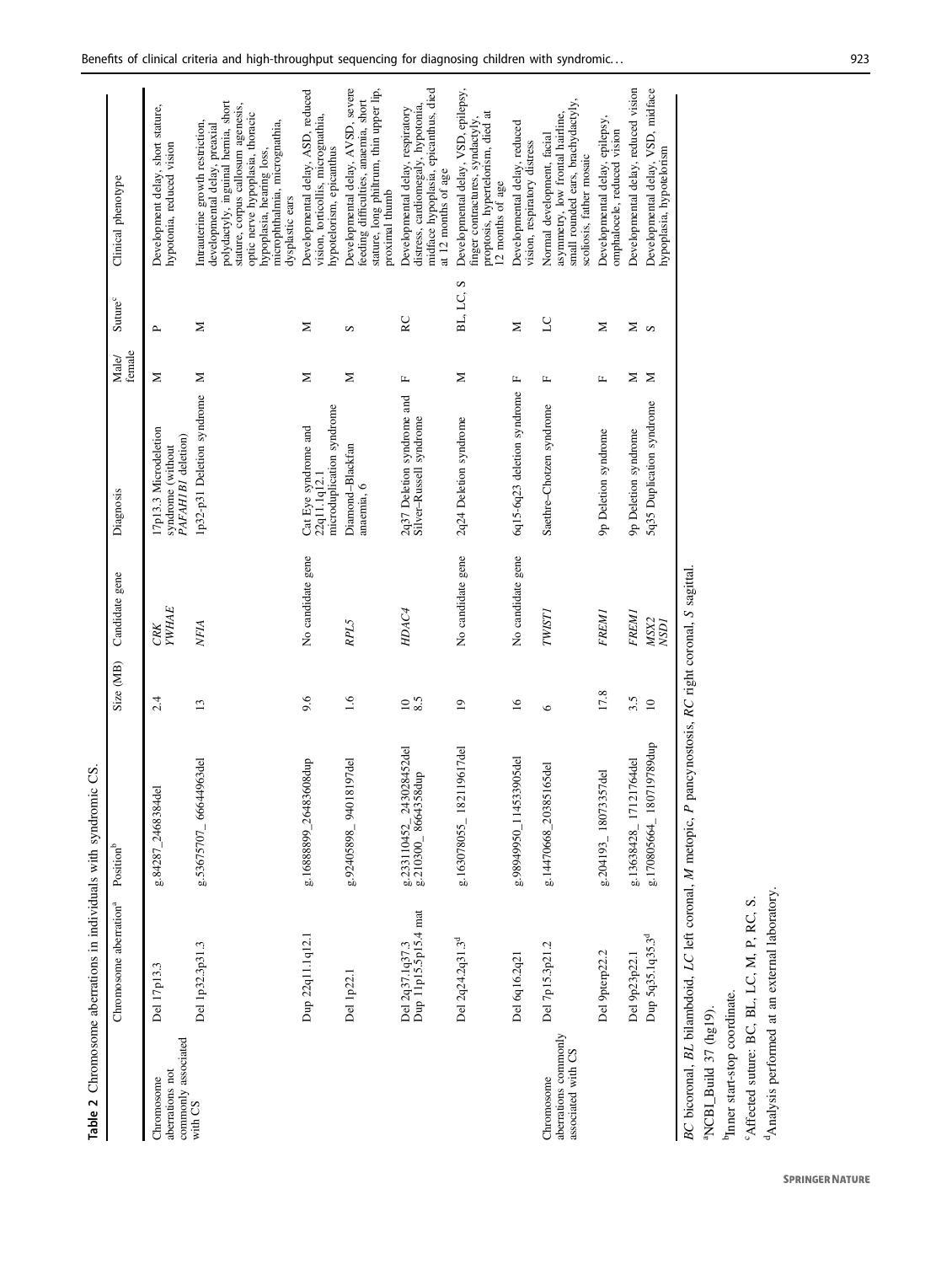Saethre–Chotzen syndrome, caused by a deletion including the *TWIST1* gene, was detected by aCGH (Table [2\)](#page-3-0).

Of the 11 individuals diagnosed by the custom-designed HTS panel, seven had clinical phenotype in concordance with their genetic diagnosis, while four had unexpected clinical presentation (Table [3](#page-5-0)). A girl with an EFNB1 variant had a complex heart malformation not associated with craniofrontonasal syndrome. A boy with classic features of craniofrontonasal syndrome was not analysed by singlegene analysis due to his gender. However, HTS revealed that he was mosaic for a variant in the EFNB1 gene (Table [3\)](#page-5-0) and karyotyping confirmed XY, male. In a boy with Crouzon-like appearance, with negative result of a FGFR2 analysis, HTS detected a variant in TWIST1 consistent with Saethre–Chotzen syndrome. A homozygous variant in IL11RA consistent with CS and dental anomalies syndrome was detected in a girl with late-occurring pansynostosis (4 years old) and no dental anomalies (Table [3](#page-5-0)). In addition, we detected two cases of parental mosaicism for variants in FGFR2 and ZIC1, respectively, both associated with autosomal dominant inheritance (Table [3](#page-5-0)). The individuals with the FGFR2 variant were siblings and not analysed by single-gene analysis due to the suspicion of autosomal recessive inheritance.

We performed the analysis using the extended trio-based HTS panel on 22 individuals and revealed a diagnosis in 10; these were partitioned into 9 genetic syndromes, none of them commonly reported to include CS (Table [4](#page-6-0)). We detected two individuals with variants in the AHDC1 gene, consistent with Xia–Gibbs syndrome. We further confirmed the following diagnoses: coloboma, congenital heart defects, choanal atresia, retardation of growth, developmental delay, genital abnormalities, ear abnormalities and deafness (CHARGE) syndrome, Bainbridge–Ropers syndrome (BRPS), CHDFIDD (Congenital heart defects, dysmorphic facial features, and intellectual developmental disorder, previously published [\[21](#page-9-0)]), Kleefstra syndrome, Genitopatellar syndrome, Floating–Harbor syndrome, Alpha-Mannosidosis (previously published [[22\]](#page-9-0)), and Malan syndrome (Table [4](#page-6-0)).

### **Discussion**

In our 18-year population-based cohort of children with CS, 27% fulfilled the presented clinical criteria and were diagnosed with syndromic CS. This is the highest number of syndromic cases reported from a population-based cohort and we believe the high genetic diagnostic yield of 84% supports the clinical criteria. We found a high level of genetic heterogeneity, with variants in common and wellknown genes associated with CS accounting for 67% of the solved cases; the remaining cases were distributed across a

diverse range of genetic syndromes, many of which are not commonly associated with CS.

We detected mosaicism in four families: one index individual and three healthy parents (Tables [2](#page-3-0) and [3\)](#page-5-0). A variant in the EFNB1 gene was detected in a male with classic features of craniofrontonasal syndrome by HTS analysis. The variant presented as heterozygous in the analysis, suggesting mosaicism. The EFNB1 gene is located on the X chromosome and loss-of-function variants in the EFNB1 gene are assumed to cause craniofrontonasal syndrome through a paradoxical gender reversal in severity, where females usually develop typical features of craniofrontonasal syndrome and males usually have hypertelorism as the only feature. Random X-inactivation is assumed to be the cause of the severe phenotype in females, causing cellular interference as the cells have different expressions of EPHRIN-B1, generating abnormal tissue boundaries [\[23](#page-9-0)]. It has previously been proposed that males, being mosaic for variants in the EFNB1 gene, will present with a severe phenotype, similar to females, due to the different expression of EPHRIN-B1, which is not tolerated [[23](#page-9-0)]. Our results support this. We further detected low-grade mosaicism for a variant in the FGFR2 gene in a healthy parent of two children with Crouzon syndrome and for a deletion (including the TWIST1 gene) in a healthy father of a child with Saethre–Chotzen syndrome. Parental mosaicism for FGFR2 and TWIST1 variants is previously described [\[24](#page-9-0), [25](#page-9-0)]. Crouzon and Saethre–Chotzen syndrome are inherited in an autosomal dominant manner, and this finding is important for genetic guidance, as it will impact the recurrence risk. Parental mosaicism for a ZIC1 variant led to the variant initially being missed in the Trio-HTS analysis (filtering for de novo variants) in a boy with CRS6 and was only detected after manual re-evaluation of the gene due to his classical phenotype (Table [3](#page-5-0)). These cases demonstrate the need for a thorough evaluation of a well-described clinical phenotype, as diagnosis may be missed on trio analysis due to parental mosaicism.

We diagnosed syndromes not commonly associated with CS in 17 individuals, of whom 10 were detected by the extended trio-based panel and 7 by aCGH. We demonstrate an expansion of the clinical phenotype beyond CS in some cases (Table [4\)](#page-6-0). Interestingly, all cases of rare syndromes detected by the extended trio-based panel, with two exceptions, had synostosis of a single midline suture only (Table [4](#page-6-0)). Likewise, seven out of ten microdeletion syndromes (Table [2\)](#page-3-0) had midline synostosis only. This contrasts with the pattern typically seen in individuals with syndromic CS, where multiple suture synostosis is the most common finding [[5,](#page-8-0) [26\]](#page-9-0), and also with our finding in individuals with the more common CS syndromes (Tables [1](#page-2-0) and [3](#page-5-0)). The most common reported CS syndromes have a high frequency of CS and are caused by genes acting in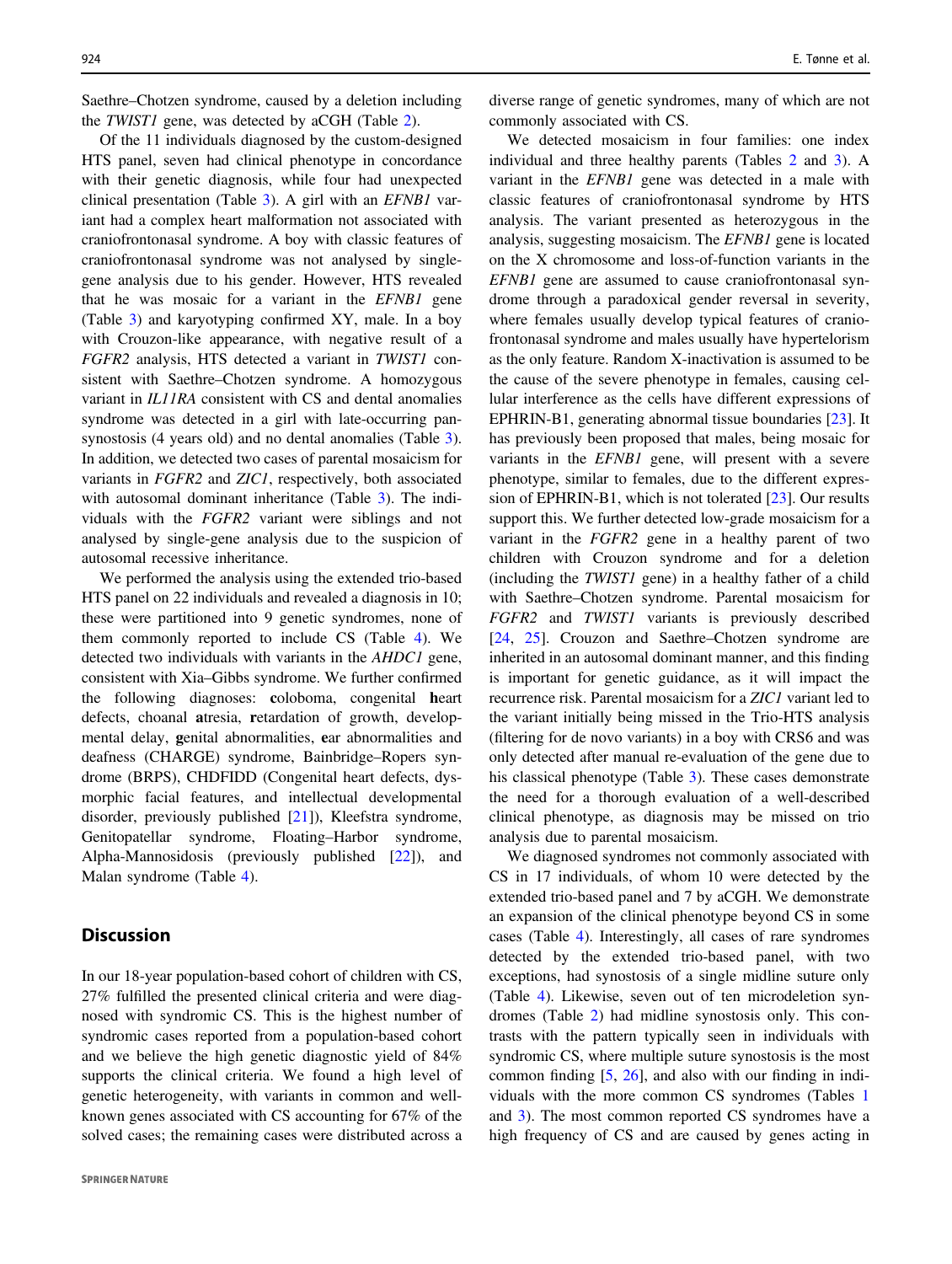<span id="page-5-0"></span>

|                                        |                                                       | Table 3 Genetically confirmed diagnoses by the custom-designed HTS panel, divided by expected and unexpected clinical presentation.                                                               |                                      |                              |              |                     |                                                                                                                                                       |
|----------------------------------------|-------------------------------------------------------|---------------------------------------------------------------------------------------------------------------------------------------------------------------------------------------------------|--------------------------------------|------------------------------|--------------|---------------------|-------------------------------------------------------------------------------------------------------------------------------------------------------|
|                                        | Syndrome                                              | Gene                                                                                                                                                                                              | Variant                              | Inheritance                  | Male/female  | Suture <sup>b</sup> | Clinical features                                                                                                                                     |
| presentation<br>Expected<br>clinical   | Craniosynostosis and<br>dental anomalies              | ILIIRA NM_001142784.2                                                                                                                                                                             | p.(Arg261Cys)<br>c.781C > T          | Recessive                    | Σ            | $\sim$              | Chiari I malformation, microcephaly,<br>midface hypoplasia, Crouzon-like<br>appearance                                                                |
|                                        | dysplasia/Sensenbrenner<br>Cranioectodermal           | IFT122 NM_052985.1                                                                                                                                                                                | p.(Ser373Phe)<br>c.1118C > T         | Recessive                    | Σ            | S                   | short statue, telecanthus, micrognathia tooth<br>Renal failure, sensorineural hearing deficit,<br>anomalies, brachydactyly, Tourette<br>syndrome      |
|                                        | Craniosynostosis 4 CRS4 ERF NM_006494.2               |                                                                                                                                                                                                   | p.(Lys401Glufs*10)<br>c.1201_1202del | Dominant,<br>de novo         | щ            | S                   | Midface hypoplasia, hypertelorism,<br>short nose                                                                                                      |
|                                        | Craniosynostosis 3 CRS3 TCF12 NM_207036.1             |                                                                                                                                                                                                   | p.(Met260Valfs*5)<br>c.778_779del    | Dominant,<br>paternal        | Σ            | 57                  | transverse palmar crease, healthy father<br>Low anterior hairline, brachydactyly,                                                                     |
|                                        | Craniosynostosis 6 CRS6 ZIC1 <sup>ª</sup> NM_003412.3 |                                                                                                                                                                                                   | c.1153G > T<br>p.(Glu385*)           | maternal mosaic<br>Dominant, | Σ            | BC, LL              | Developmental delay, severe speech delay,<br>hypoplasia, tubular nose, healthy mother<br>reduced vision, proptosis, midface                           |
|                                        | Crouzon                                               | 4.<br>FGFR2 NM_000141                                                                                                                                                                             | p.(Glu275_Phe276dup)<br>c.824_829dup | paternal mosaic<br>Dominant, | MÆ           | BC,S                | Two siblings with typical Crouzon<br>phenotype, healthy father                                                                                        |
| Unexpected<br>presentation<br>clinical | Craniofrontonasal<br>dysplasia                        | 4.<br>EFNBI NM_004429                                                                                                                                                                             | p.(Asp61Gly)<br>c.182A > G           | novo, mosaic<br>Å            | Σ            | RC                  | broad and depressed nasal root, asymmetric<br>Short and asymmetric skull, hypertelorism,<br>eyes, widow's peak, pectus excavatum,<br>dysplastic nails |
|                                        | Craniofrontonasal<br>dysplasia                        | EFNB1 NG_008887.1 (NM_004429.4) c.128 + 5 G > A splice                                                                                                                                            |                                      | Dominant,<br>de novo         | щ            | 50                  | asymmetry, hypertelorism, broad nasal root,<br>Atrial septal defect (ASD), facial<br>bifid nasal tip, widow's peak                                    |
|                                        | Craniosynostosis and<br>dental anomalies              | ILIIRA NM_001142784.2                                                                                                                                                                             | p.(Cys94Phe)<br>c.281 G > T          | Recessive                    | $\mathbf{L}$ | $\sim$              | Late pancynostosis (4y), papilloedema,<br>hydrocephalus, midface hypoplasia,<br>normal teeth                                                          |
|                                        | Saethre-Chotzen                                       | TWISTI NM_000474.3                                                                                                                                                                                | p.(Tyr103*)<br>c.309C > G            | Dominant,<br>maternal        | Σ            | ≏                   | Crouzon-like appearance                                                                                                                               |
|                                        | Affected suture: BC, LC, LL, P, RC, S.                | BC coronal, LC left coronal, LL left lambdoid, P pancynostosis, RC right coronal, S sagittal.<br><sup>a</sup> Analysed at an external laboratory, gene included in the custom-designed HTS panel. |                                      |                              |              |                     |                                                                                                                                                       |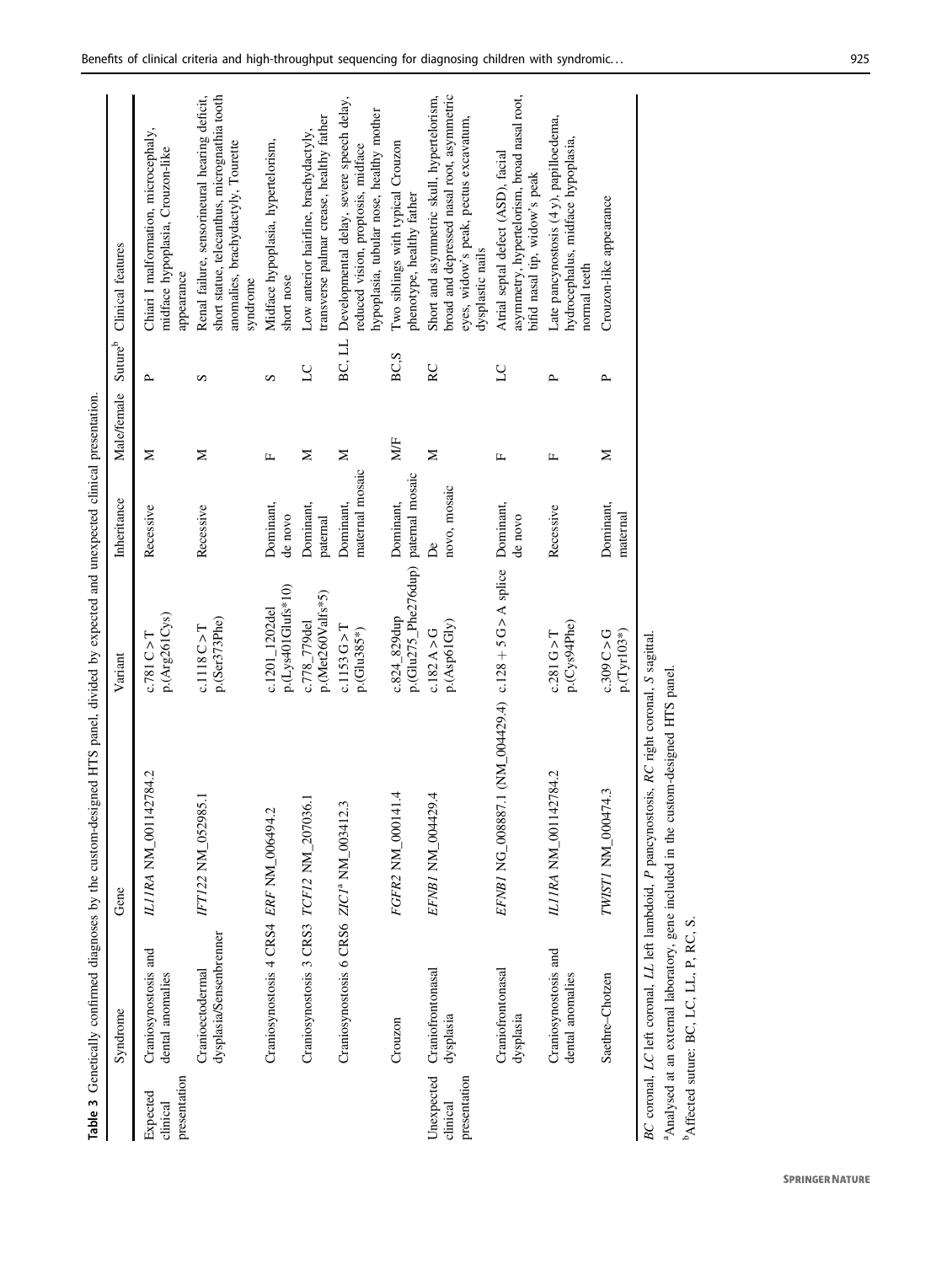<span id="page-6-0"></span>

|                                   | Table 4 Genetically confirmed diagnoses by the extended trio-based HTS panel |                                       |           |                         |              |                                                                                                                                                                                                                           |                                                               |
|-----------------------------------|------------------------------------------------------------------------------|---------------------------------------|-----------|-------------------------|--------------|---------------------------------------------------------------------------------------------------------------------------------------------------------------------------------------------------------------------------|---------------------------------------------------------------|
| Syndrome                          | Gene                                                                         | Variant                               |           | Inheritance Male/female |              | Suture <sup>c</sup> Clinical features in line with the phenotypic<br>description                                                                                                                                          | Extension of phenotype                                        |
| Xia-Gibbs<br>syndrome             | AHDC1 NM_001029882.2                                                         | p.(Thr1062Serfs*63)<br>c.3185_3186del | De novo   | щ                       | LC, S        | Moderate developmental delay, autism, hypotomia,<br>reduced vision, sleep disturbances                                                                                                                                    |                                                               |
| Xia-Gibbs<br>syndrome             | AHDC1 NM_001029882.3                                                         | p.(Arg925Glufs*7)<br>$c.2772$ del     | De novo   | Z                       | Σ            | callosum, hypotonia, short stature, proptosis, midface malformation,<br>Moderate developmental delay, short corpus<br>hypoplasia, long philtrum                                                                           | Tethered cord, Chiari I<br>omphalocele                        |
| Bainbridge-<br>syndrome<br>Ropers | ASXL3 NM 030632.1                                                            | p.(Leu1012Serfs*23)<br>c.3033dup      | De novo   | Σ                       | Σ            | strabismus, telecanthus, long philtrum, full lips, broad<br>and proximally placed thumbs, behaviour difficulties<br>Moderate developmental delay, autism, reduced<br>vision, feeding difficulties, sleep disturbances,    | Craniosynostosis                                              |
| CHDFIDD                           | CDK13 <sup>a,b</sup> NM_003718.4                                             | p.(Asn842Asp)<br>c.2524A > G          | De novo   | щ                       | Σ            | hypoplasia, broad nasal bridge, behaviour difficulties<br>vision, strabismus, proptosis, microcephaly, midface<br>Moderate developmental delay, autism, reduced                                                           | Craniosynostosis                                              |
| CHARGE<br>syndrome                | CHD7 NM_017780.3                                                             | p.(Thr2532Aspfs*9)<br>c.7593dup       | De novo   | Z                       | S            | lip/palate, sensorineural hearing deficit, sleep apnoea,<br>Developmental delay, pulmonary atresia, VSD, cleft<br>behaviour difficulties, feeding difficulties, scoliosis,<br>micrognathia, hypotelorsim, cup-shaped ears | Late occurrence of<br>craniosynostosis<br>$(5 \text{ years})$ |
| syndrome<br>Kleefstra             | EHMTI NG_011776.1<br>$(NM_024757.4)$                                         | $c.2018 + 1 G > C$<br>splice          | De novo   | Σ                       | S            | Severe developmental delay, microcephaly, missing<br>teeth, and delayed eruption, coarse facies,<br>brachydactyly                                                                                                         | Craniosynostosis                                              |
| Genitopatellar<br>syndrome        | KAT6B NM_012330.3                                                            | p.(Lys1258Glyfs*13)<br>c.3769_3772del | De novo   | щ                       | S            | hydronephrosis, severe eating difficulties, coarce<br>bilaterally, agenesis of corpus callosum, apnoea,<br>Knee flexion deformities, dislocated patella<br>facies, micrognathia, broad nose, died at<br>7.5 months of age | Craniosynostosis                                              |
| mannosidosis<br>Alpha-            | NM_000528.3<br>$\it{MAN2B1^{\rm a,b}}$                                       | p.(Leu352Pro)<br>c.1055T > C          | Recessive | Σ                       | $\mathbf{r}$ | Intellectual disability, sensorineural hearing deficit                                                                                                                                                                    |                                                               |
| Floating-Harbor<br>syndrome       | SRCAP <sup>ª</sup> NM_006662.2                                               | p.(Arg2435*)<br>c.7303C > T           | De novo   | Σ                       | S            | Developmental delay, short stature, hypertension,<br>midface hypoplasia, deep-set eyes                                                                                                                                    | Craniosynostosis                                              |
|                                   | Malan syndrome NFIX NM_002501.3                                              | p.(Met48Lys)<br>c.143 T > A           | De novo   | щ                       | S            | reduced vision, strabismus, long narrow face, deep-<br>Moderate intellectual disability, macrocephaly,<br>set eyes                                                                                                        | Puberta praecox,<br>craniosynostosis                          |
|                                   |                                                                              |                                       |           |                         |              |                                                                                                                                                                                                                           |                                                               |

LC left coronal, M metopic, P pansynostosis, S sagittal. LC left coronal, M metopic, P pansynostosis, S sagittal.

<sup>a</sup>Analysis performed at an external laboratory, gene included in the extended trio-based HTS panel. aAnalysis performed at an external laboratory, gene included in the extended trio-based HTS panel. <sup>b</sup>Previously reported. bPreviously reported.

 $^{\circ}$ Affected suture: LC, M, P, S. cAffected suture: LC, M, P, S.

**SPRINGER NATURE**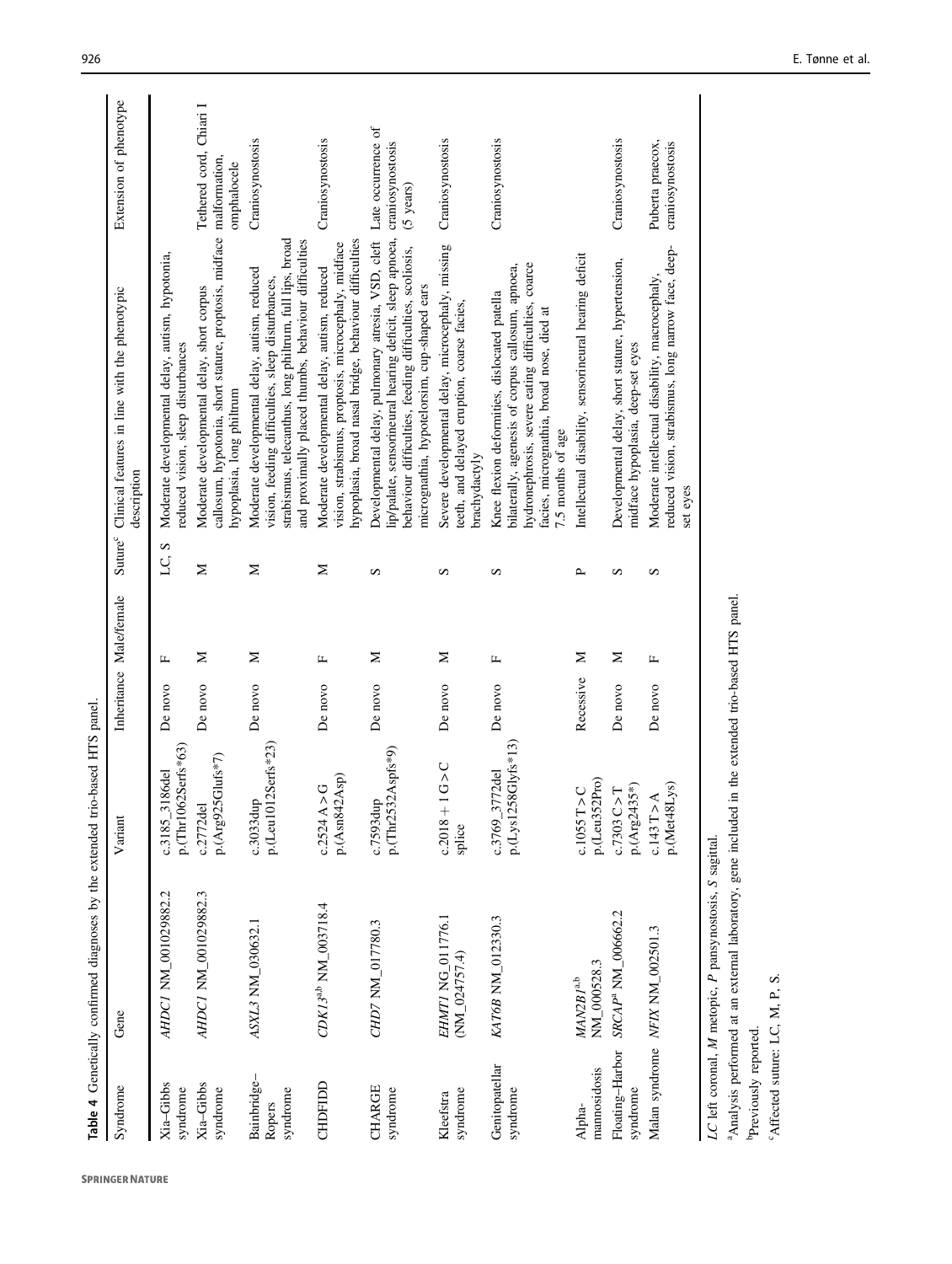signalling pathways important for the development of the cranial sutures, mostly associated with osteogenic differentiation of stem cells (FGF/FGFR, Eph/Ephrin, TGFbeta/ BMP, WNT) [\[27](#page-9-0), [28](#page-9-0)]. The difference in affected sutures between the common CS syndromes and the rare or ultrarare syndromes, with a low frequency of CS caused by genes acting in other pathways, might indicate that the synostoses in these two groups have different molecular mechanisms. Individuals with rare genetic syndromes which includes macrocephaly (e.g., Malan syndrome) might also be at higher risk of developing CS due to foetal head constraints that are associated with CS, especially regarding coronal premature fusion [[27](#page-9-0), [29](#page-9-0)].

Notably, in our cohort we detected several Mendelian disorders of chromatin modification (chromatinopathies), including (with the associated gene in parentheses): CHARGE (CHD7), Kleefstra (EHMT1), Floating–Harbor syndrome (SRCAP), KAT6B-related disorders (KAT6B), and 2q37 deletion syndrome (caused by haploinsufficiency of the  $HDAC4$  gene  $[30]$  $[30]$  $[30]$ ). These genes influence the epigenetic machinery by targeting the DNA or the DNA-associated histone proteins, and variants that affect function are expected to have widespread epigenetic consequences [[31](#page-9-0), [32\]](#page-9-0). Approximately 44 chromatinopathies have been described to date. The most common mechanism is presumed to be haploinsufficiency, as a majority of the individuals have a loss-of-function variant [\[32\]](#page-9-0); this concords with our results (Tables [2](#page-3-0) and [4](#page-6-0)). A few of the chromatinopathies have previously been associated with CS: Kabuki syndrome, Bohring–Opitz syndrome (BOS), and two cases of KAT6B-related disorders [\[31](#page-9-0)–[36](#page-9-0)]. To our knowledge, only one case of CS in CHARGE syndrome [[37](#page-9-0)], one case in Floating–Harbor syndrome [[38\]](#page-9-0), one case in 2q37 deletion syndrome [[30](#page-9-0)], and none in Kleefstra syndrome have been reported. This study confirms CS as a feature of CHARGE syndrome, Floating–Harbor syndrome, KAT6B-related disorders, and suggests CS as a feature in Kleefstra syndrome and 2q37 deletion syndrome. We cannot be certain that haploinsufficiency of the HDAC4 gene is the cause of CS in this case, as the individual also had a duplication on 11p15 in concordance with Silver–Russell syndrome. However, Silver–Russell syndrome is not associated with CS but rather delayed fontanelle closure. The presence of CS in several chromatinopathies at a low frequency adds to reports of other low-frequent malformations in these disorders. Their presence may be dependent on the molecular characteristics of the targeted genes, in addition to a general disruption of the epigenetic machinery; these are both suggested mechanisms for this phenotypic variability [\[31,](#page-9-0) [32](#page-9-0), [39](#page-9-0), [40\]](#page-9-0). Clinically, these findings suggest that individuals with chromatinopathies should be monitored for CS, in addition to other organ anomalies.

BRPS has phenotypic overlap with BOS. The former is caused by loss-of-function variants in the ASXL3 gene and the latter by variants in the ASXL1 gene. However, metopic synostosis, often seen in BOS, is not commonly reported in BRPS [\[41](#page-9-0), [42\]](#page-9-0). Our case confirms that metopic synostosis is a rare feature in BRPS. CS has been reported in a very few individuals with CHDFIDD, Xia–Gibbs, Alpha-mannosidosis, and Malan syndrome [[10,](#page-8-0) [43](#page-9-0)–[45](#page-9-0)]. Individuals with Diamond–Blackfan anaemia have not been reported with CS.

Syndromic CS may be subdivided into syndromes with high risk of developing CS and a multitude of diverse syndromes usually defined by extracranial features with a low risk of developing CS. Due to the rarity of many syndromes, it is to be expected that the list defining the latter group is incomplete. Our results may point to a greater risk in subgroups of syndromes, such as the chromatinopathies.

Supported by our high diagnostic yield, we argue for the use of the presented clinical criteria, to ensure that all individuals with syndromic CS are identified, and thereby offered a broad genetic approach and assessment in a multidisciplinary team. For research purposes, a common clinical definition of syndromic CS is important to make reliable comparisons across cohorts. For some individuals, the features, indicating syndromic CS will not be present when the CS is evident. This argues for clinical follow-up after surgery for all individuals with CS. We recommend assessment of all individuals with syndromic CS in a multidisciplinary team to identify additional anomalies and progressive disturbances in facial growth, which may require repeat craniofacial surgeries [\[6](#page-8-0), [7\]](#page-8-0). A high number of the syndromic cases in our cohort had a rare or ultra-rare genetic cause, mostly due to variants in different genes, emphasizing that syndromic CS is highly heterogeneous. This argues for a broad genetic approach. We suggest stepwise testing initiated by a custom-based HTS panel and aCGH, as the majority of the confirmed diagnoses were detected by these two analyses. In addition, our study showed that a number of variants were inherited from parents (including mosaics), all likely to be missed on the extended trio-based HTS panel. We then recommend trioanalyses, applying an extended panel of genes associated with development delay/anomalies in general, for negative cases. If the clinical presentation is highly suspicious of one of the frequent CS syndromes, one might consider testing the FGFR2, FGFR3, TWIST1, or EFNB1 genes first; however, as this and other studies [\[46](#page-9-0)] have shown, a number of individuals have atypical presentations.

The main strength of the study is that the data are population-based and prospectively collected. Norway has an equal-access healthcare system that ensures a high inclusion rate. The unit is organized as a centralized multidisciplinary team, including a clinical geneticist. The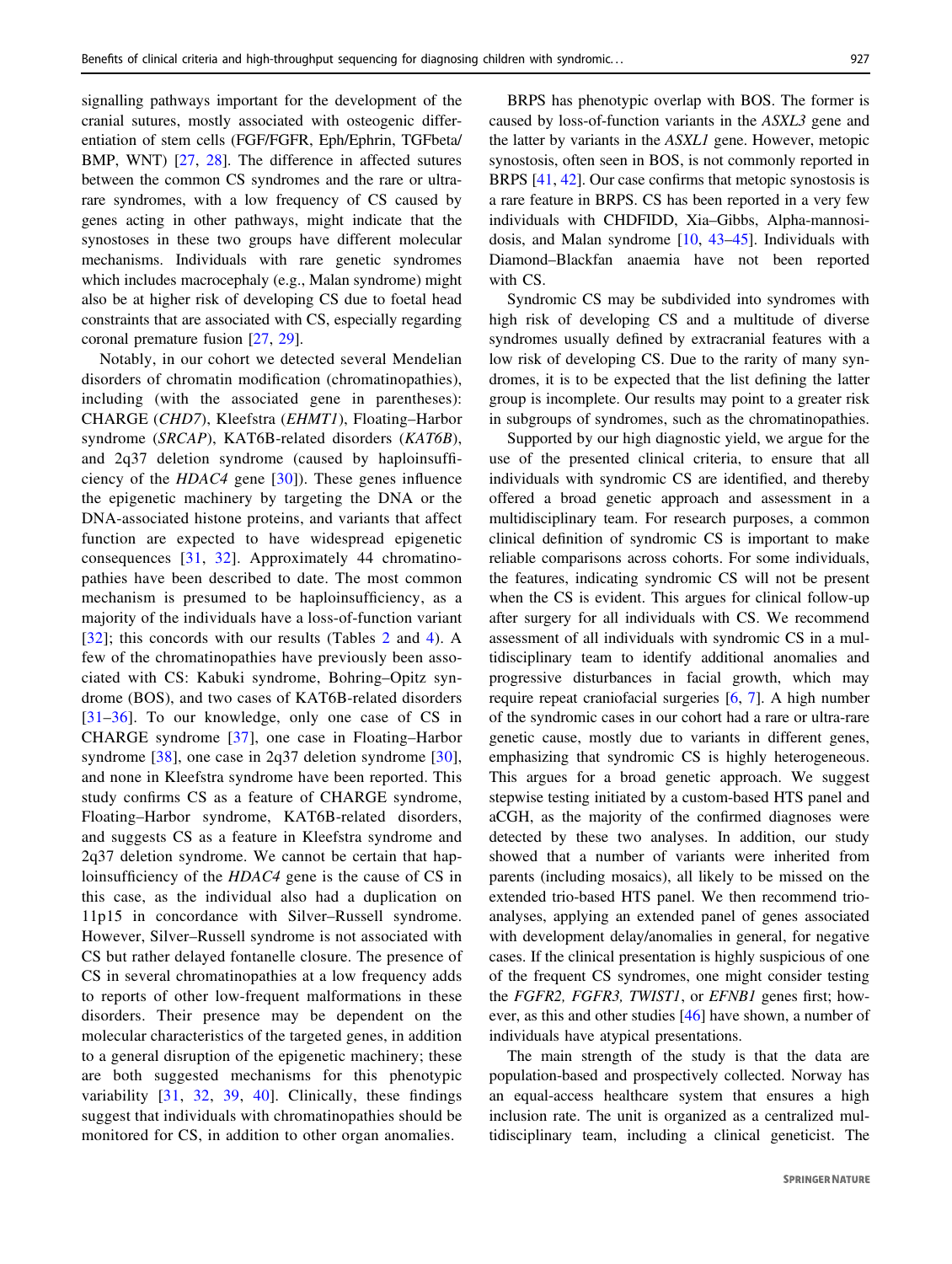<span id="page-8-0"></span>clinical geneticist reassesses individuals initially diagnosed with nonsyndromic CS when new findings or difficulties present. A limitation of the study is that individuals diagnosed with CS over the last two or three years may not yet have presented with additional findings; thus, some syndromic cases may have been missed and the true number might be slightly higher. In syndromes not previously associated with CS, we cannot exclude the possibility of an additional genetic diagnosis associated with CS not detected by today's methods (e.g., deep intronic variants). Newly associated genes, such as SMAD6, recently documented to be an important cause of CS [\[47](#page-9-0)], were not included in the panels. In addition, MLPA of EFNB1 and TCF12 were not available at our laboratory. According to this some diagnoses may have been missed. In addition, a few individuals included in the calculations were not analysed with the extended trio-based HTS panel  $(n = 3)$ . This could mean that the genetic detection rate should be even higher.

# Conclusion

Using the presented clinical criteria, we identified one of the highest numbers of syndromic CS cases reported, strongly supported by a high genetic detection rate of 84%. The observed genetic heterogeneity and atypical presentations encourage a broad genetic approach in diagnosing syndromic CS. Surveillance for CS is recommended in a variety of genetic syndromes, including syndromes rarely associated with CS, such as the chromatinopathies, for the purpose of early diagnosis and treatment.

Acknowledgements We thank the Department of Medical Genetics at Haukeland University Hospital and the Department of Medical Genetics at the University Hospital of North Norway for diagnosing some individuals in our cohort. We thank Grete Furseth and Elisabeth Elgesem for their excellent secretarial work. We greatly appreciate the contribution and goodwill from included individuals and families.

Funding This work is supported by the Norwegian National Advisory Unit on Rare Disorders with a grant covering salary for one year to Elin Tønne.

#### Compliance with ethical standards

Conflict of interest The authors declare that they have no conflict of interest.

Publisher's note Springer Nature remains neutral with regard to jurisdictional claims in published maps and institutional affiliations.

Open AccessThis article is licensed under a Creative Commons Attribution 4.0 International License, which permits use, sharing, adaptation, distribution and reproduction in any medium or format, as long as you give appropriate credit to the original author(s) and the source, provide a link to the Creative Commons licence, and indicate if changes were made. The images or other third party material in this article are included in the article's Creative Commons licence, unless indicated otherwise in a credit line to the material. If material is not included in the article's Creative Commons licence and your intended use is not permitted by statutory regulation or exceeds the permitted use, you will need to obtain permission directly from the copyright holder. To view a copy of this licence, visit http://creativecommons. org/licenses/by/4.0/.

## References

- 1. Kweldam CF, van der Vlugt JJ, van der Meulen JJ. The incidence of craniosynostosis in the Netherlands, 1997-2007. J Plast Reconstr Aes. 2011;64:583–8.
- 2. Tønne E, Due-Tonnessen BJ, Wiig U, Stadheim BF, Meling TR, Helseth E, et al. Epidemiology of craniosynostosis in Norway. J Neurosurg Pediatr. 2020. [https://doi.org/10.3171/](https://doi.org/10.3171/2020.1.PEDS2051) [2020.1.PEDS2051](https://doi.org/10.3171/2020.1.PEDS2051).
- 3. Neusel C, Class D, Eckert AW, Firsching R, Gobel P, Gotz D, et al. Multicentre approach to epidemiological aspects of craniosynostosis in Germany. Br J Oral Max Surg. 2018;56:881–6.
- 4. Wilkie AOM, Johnson D, Wall SA. Clinical genetics of craniosynostosis. Curr Opin Pediatr. 2017;29:622–8.
- 5. Lattanzi W, Barba M, Di Pietro L, Boyadjiev SA. Genetic advances in craniosynostosis. Am J Med Genet A 2017;173: 1406–29.
- 6. Wilkie AO, Byren JC, Hurst JA, Jayamohan J, Johnson D, Knight SJ, et al. Prevalence and complications of single-gene and chromosomal disorders in craniosynostosis. Pediatrics 2010;126: e391–400.
- 7. Meling TR, Due-Tonnessen BJ, Hogevold HE, Skjelbred P, Arctander K. Monobloc distraction osteogenesis in pediatric patients with severe syndromal craniosynostosis. J Craniofac Surg. 2004;15:990–1000.
- 8. Heuze Y, Holmes G, Peter I, Richtsmeier JT, Jabs EW. Closing the gap: Genetic and genomic continuum from syndromic to nonsyndromic craniosynostoses. Curr Genet Med Rep. 2014;2: 135–45.
- 9. Goos JAC, Mathijssen IMJ. Genetic causes of craniosynostosis: an update. Mol Syndromol. 2019;10:6–23.
- 10. Gumus E. Extending the phenotype of Xia-Gibbs syndrome in a two-year-old patient with craniosynostosis with a novel de novo AHDC1 missense mutation. Eur J Med Genet. 2020;63:103637.
- 11. Lee HQ, Hutson JM, Wray AC, Lo PA, Chong DK, Holmes AD, et al. Changing epidemiology of nonsyndromic craniosynostosis and revisiting the risk factors. J Craniofac Surg. 2012;23:1245–51.
- 12. Cornelissen M, Ottelander B, Rizopoulos D, van der Hulst R, Mink van der Molen A, van der Horst C, et al. Increase of prevalence of craniosynostosis. J Craniomaxillofac Surg. 2016;44: 1273–9.
- 13. Topa A, Rohlin A, Andersson MK, Fehr A, Lovmar L, Stenman G, et al. NGS targeted screening of 100 Scandinavian patients with coronal synostosis. Am J Med Genet A 2020;182:348–56.
- 14. Johnson D, Wilkie AO. Craniosynostosis. Eur J Hum Genet. 2011;19:369–76.
- 15. McKenna A, Hanna M, Banks E, Sivachenko A, Cibulskis K, Kernytsky A, et al. The Genome Analysis Toolkit: a MapReduce framework for analyzing next-generation DNA sequencing data. Genome Res. 2010;20:1297–303.
- 16. Wang K, Li M, Hakonarson H. ANNOVAR: functional annotation of genetic variants from high-throughput sequencing data. Nucleic Acids Res. 2010;38:e164.
- 17. Vigeland MD, Gjotterud KS, Selmer KK. FILTUS: a desktop GUI for fast and efficient detection of disease-causing variants,